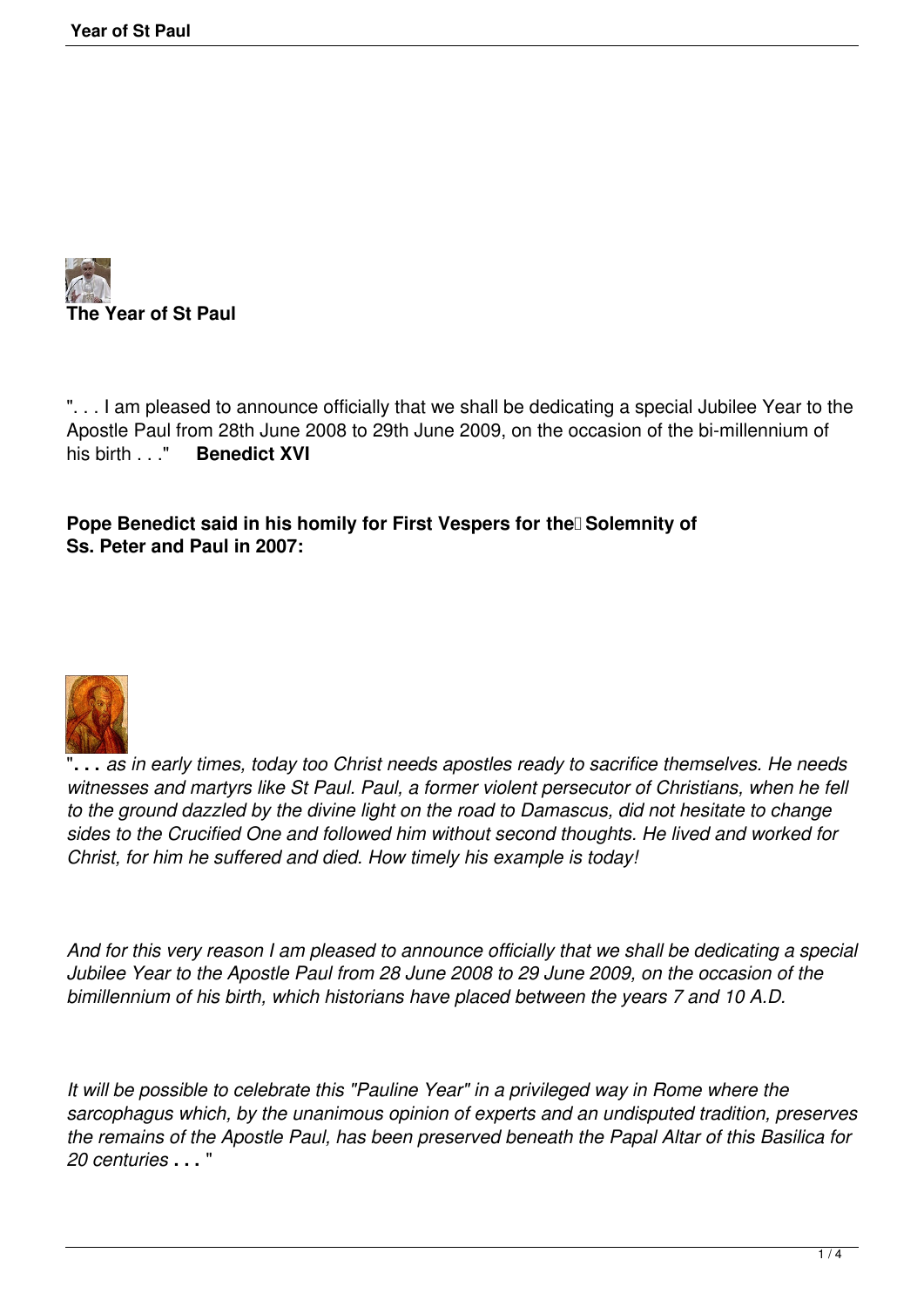Pope Benedict XVI: The Pauline Year, a Time of Grace {cimovie}TimeGrace.flv|Title|timegrace.jpg{/cimovie}

 End of the Pauline Year Tomb of Paul discovered Assessment of the Pauline Year Sarcophagus discovered C[hurch at Tarsus restored](index.php?option=com_content&view=article&id=894) Relics of St Paul [Paul and Stephen The Basilica](index.php?option=com_content&view=article&id=891) of St Paul (Outside the Walls) [The Conversion of Paul](index.php?option=com_content&view=article&id=517) [History of Tomb of Paul](component/cifeed/?task=newsarticle&artid=6258) 

{cimovie}CarolingianBible.flv|Title|carolingianbible.jpg{/cimovie}

| <b>Benedict on St Paul (1)</b>  | <b>Benedict on St Paul (11)</b> |
|---------------------------------|---------------------------------|
| <b>Benedict on St Paul (2)</b>  | <b>Benedict on St Paul (12)</b> |
| <b>Benedict on St Paul (3)</b>  | <b>Benedict on St Paul (13)</b> |
| <b>Benedict on St Paul (4)</b>  | <b>Benedict on St Paul (14)</b> |
| <b>Benedict on St Paul (5)</b>  | <b>Benedict on St Paul (15)</b> |
| <b>Benedict on St Paul (6)</b>  | <b>Benedict on St Paul (16)</b> |
| <b>Benedict on St Paul (7)</b>  | <b>Benedict on St Paul (17)</b> |
| <b>Benedict on St Paul (8)</b>  | <b>Benedict on St Paul (18)</b> |
| <b>Benedict on St Paul (9)</b>  | <b>Benedict on St Paul (19)</b> |
| <b>Benedict on St Paul (10)</b> | <b>Benedict on St Paul (20)</b> |

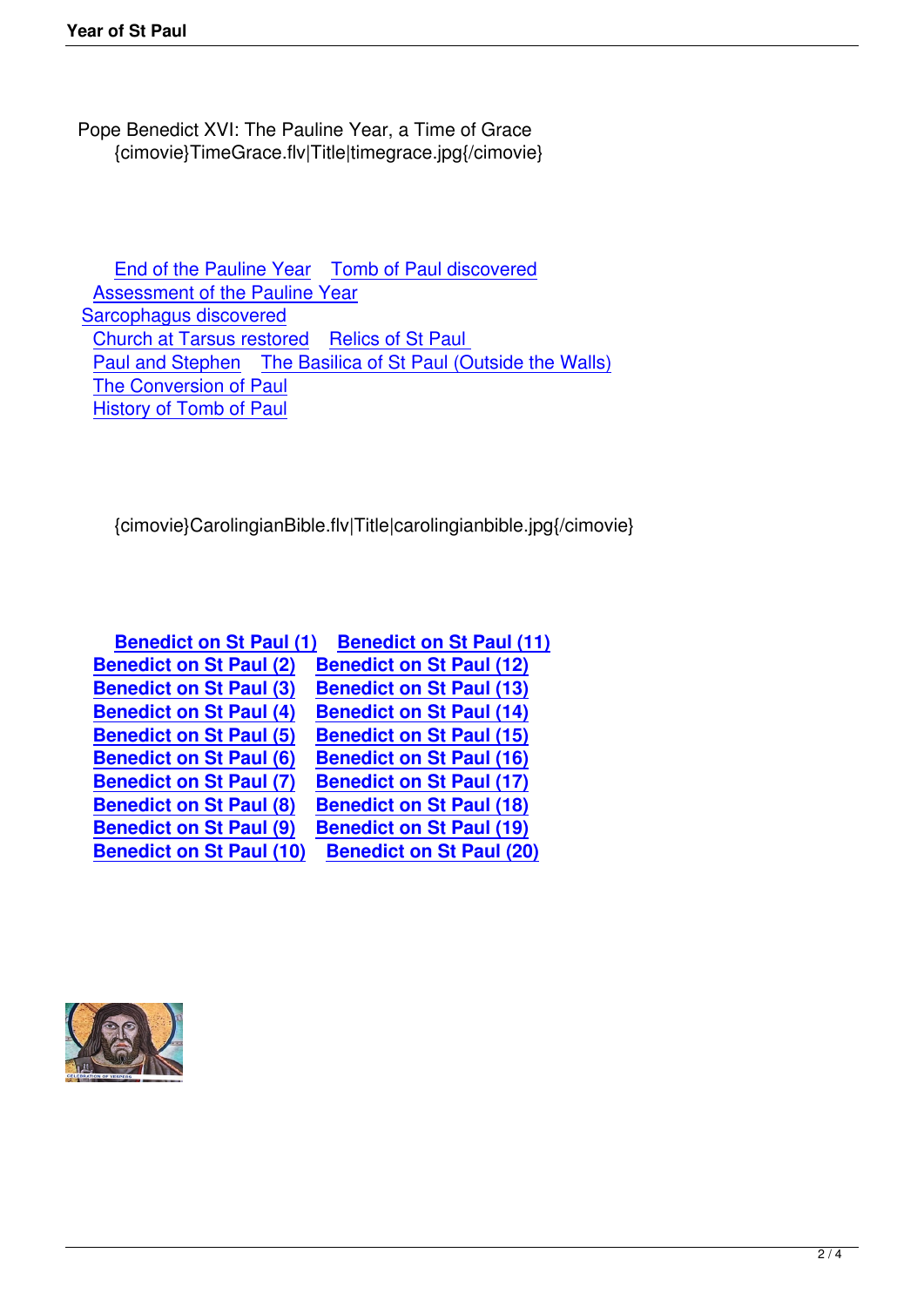Second Vespers in St Paul's Outside-the-Walls

on the Feast of the Conversion of St Paul

(Click for Link)

## **Prayer**

for

The Year of Saint Paul

Glorious Saint Paul, Most zealous apostle, Martyr for the love of Christ, Give us a deep faith, A steadfast hope, A burning love for our Lord, So that we can proclaim with you, "It is no longer I who live, But Christ who lives in me."

Help us to become apostles, Serving the Church with a pure heart, Witnesses to her truth and beauty Amidst the darkness of our days. With you we praise God our Father: